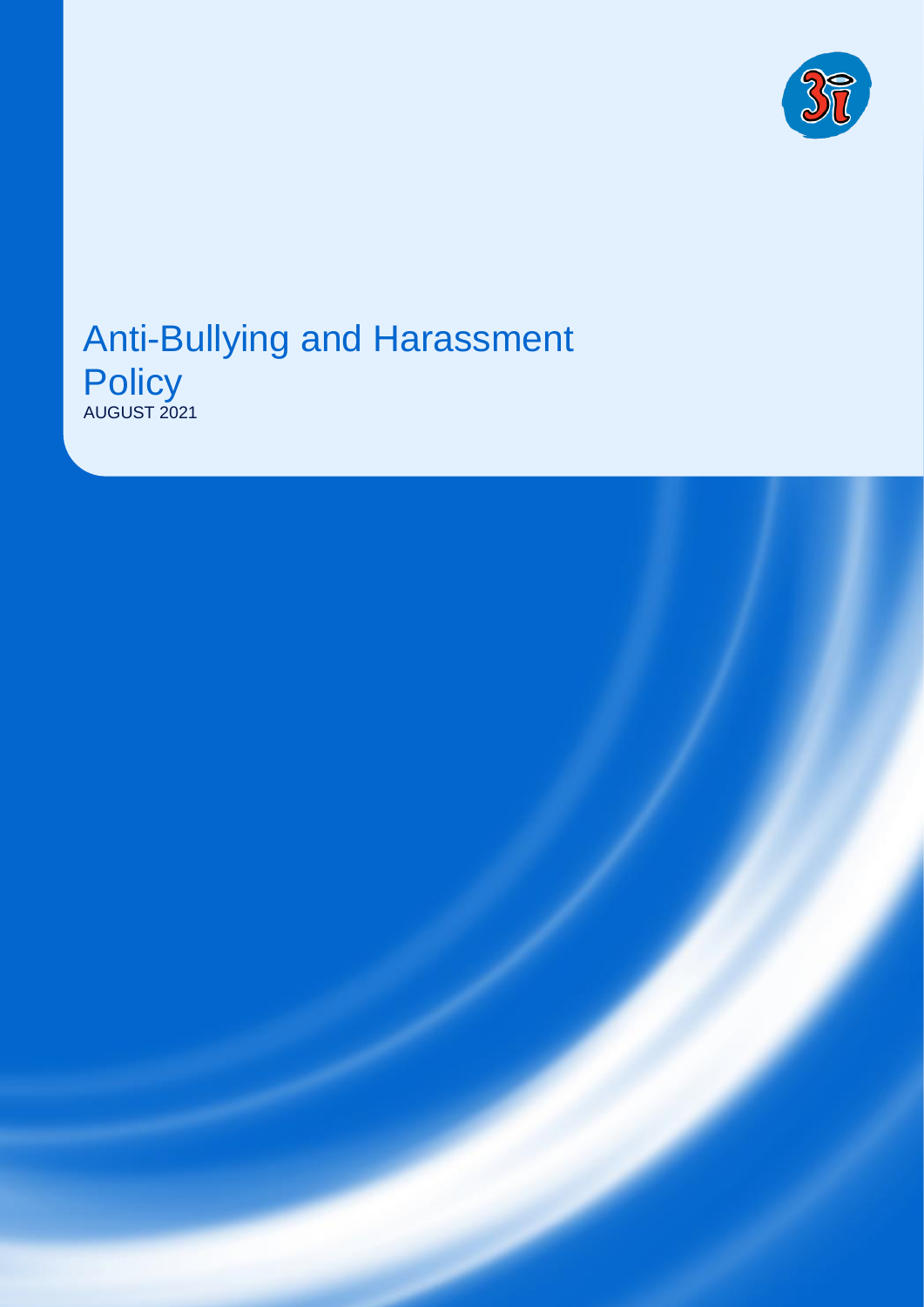# **Contents**

#### INTRODUCTION

| 1.  | Scope                           | $\overline{\mathcal{A}}$ |
|-----|---------------------------------|--------------------------|
| 2.  | Purpose                         | $\overline{4}$           |
| 3.  | Policy                          | $\overline{4}$           |
| 4.  | <b>Discipline</b>               | $\overline{4}$           |
| 5.  | Forms of Harassment             | $\overline{\mathcal{A}}$ |
| 6.  | Forms of Bullying               | $\overline{5}$           |
| 7.  | Procedure                       | $\overline{5}$           |
| 8.  | Appeal                          | 5                        |
| 9.  | Confidentiality                 | 5                        |
| 10. | <b>Understanding the Policy</b> | 5                        |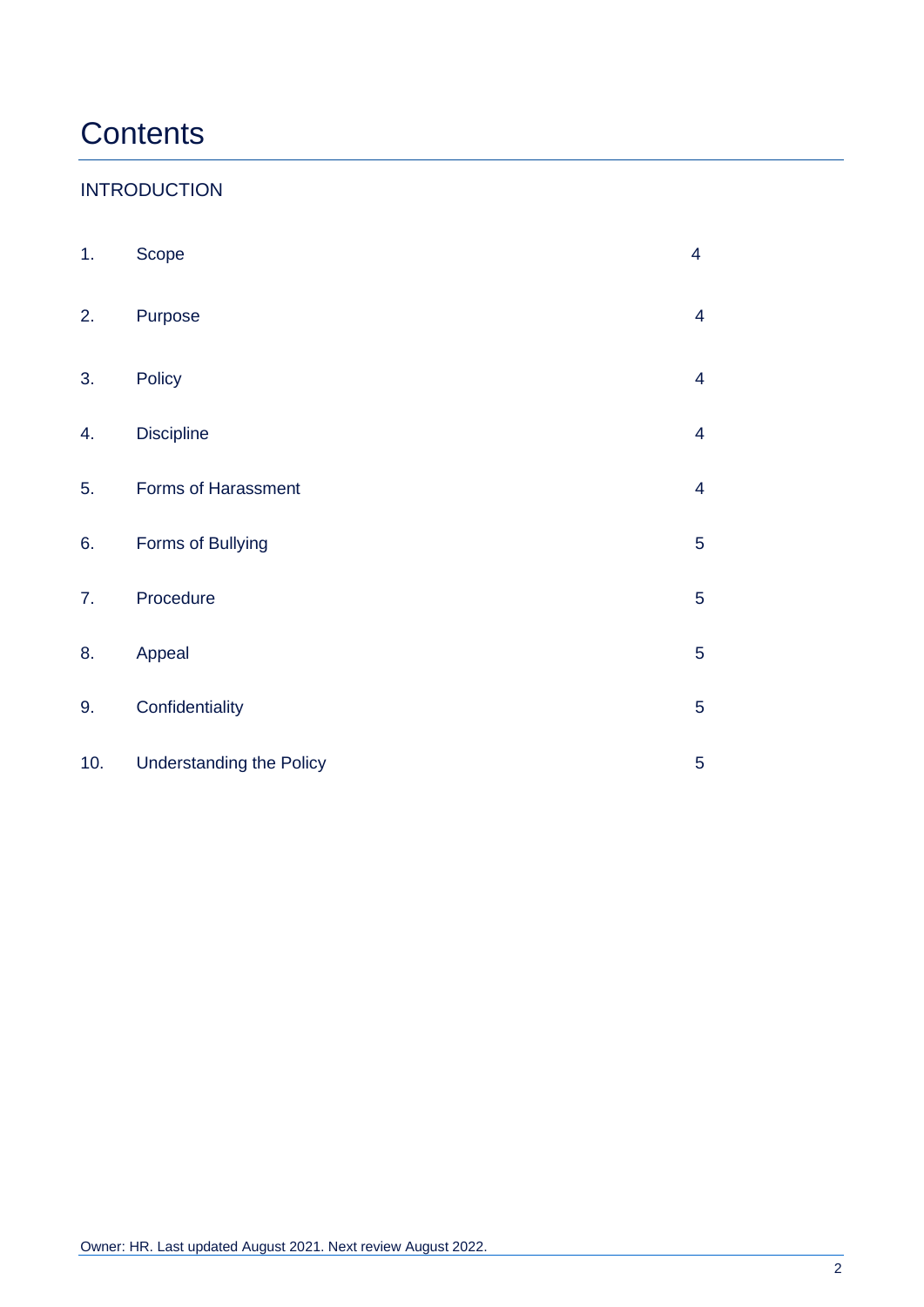# INTRODUCTION - OUR POLICY

In support of our [Core Values,](http://3i/group/Home/policies/Pages/values.jpg) 3i aims to establish and uphold high standards of behaviour and conduct. All employees are expected to conduct themselves at all times in a professional manner. This means, amongst other things, that employees are to treat colleagues and others with courtesy and respect. Harassment and bullying of Workers is unacceptable and will not be tolerated by 3i.

For US employees, please refer to your US Employee Handbook for more specific information and guidance on Anti-bullying and harassment.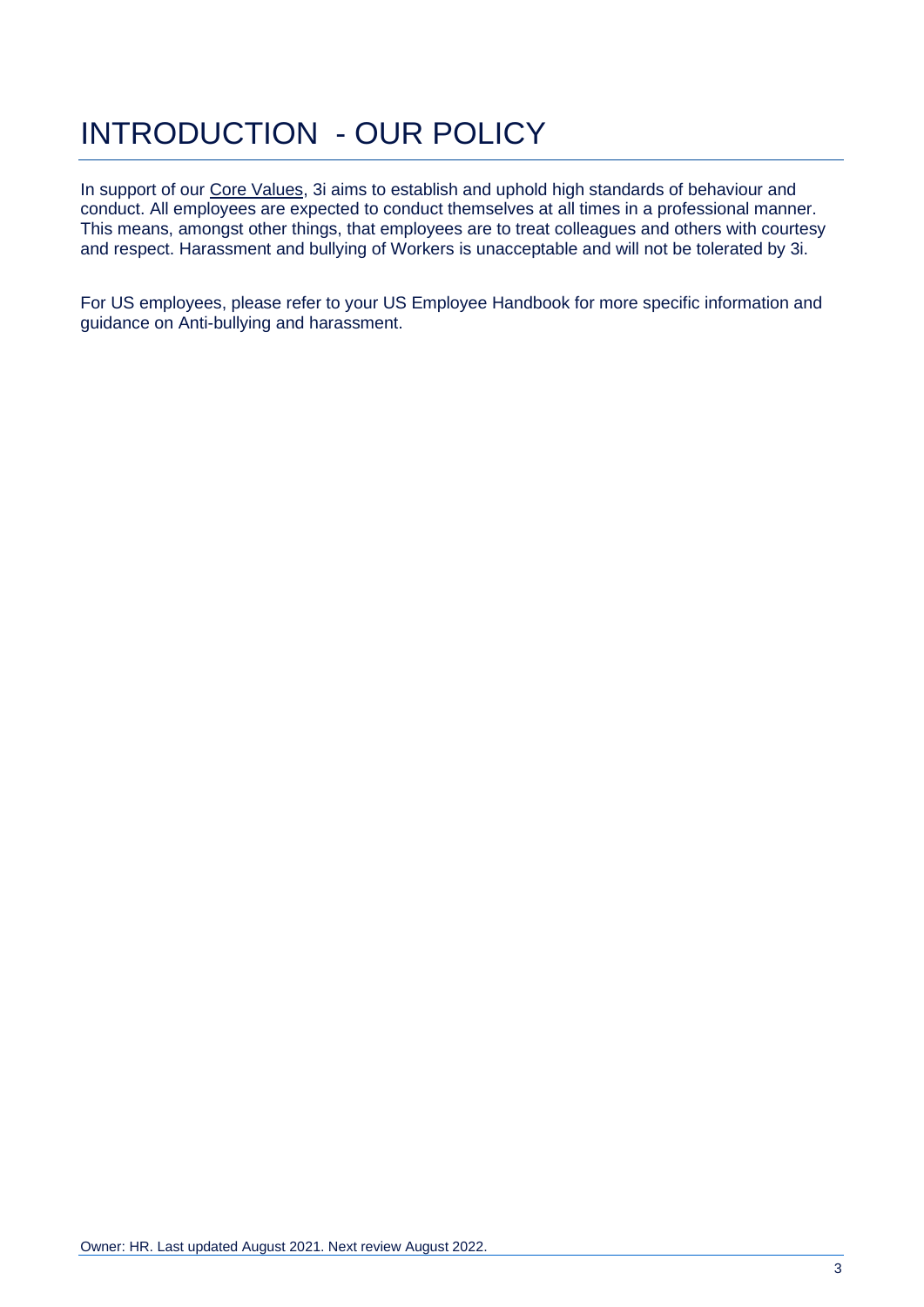## 1. Scope

This policy applies to all 3i employees, whether permanent or temporary, to job applicants and to non-3i employees such as agency staff who work at 3i (collectively "**Workers**").

## 2. Purpose

3i aims to build a good and productive working environment by ensuring that all Workers are treated with dignity and respect. It is 3i's policy to ensure that all Workers are free from harassment, intimidation, or other forms of bullying at work.

#### 3. Policy

Harassment and bullying of Workers is unacceptable and will not be tolerated by 3i.

Harassment or bullying can occur both in the workplace itself and in settings outside the workplace, such as business trips, work events or social functions (whether or not on 3i premises). Harassment or bullying in any of these contexts is covered by this policy.

Every Worker has a personal responsibility to treat fellow workers, customers and clients with dignity and respect. If you are involved in management or recruitment, you have a duty to set an appropriate standard of behaviour and to ensure that those you manage understand and follow the policy.

## 4. Discipline

Bullying and harassment will not be tolerated. Anyone found to be in breach of this policy will be subject to disciplinary action. In serious cases, such behaviour may constitute gross misconduct and could result in summary dismissal.

You should be aware that you may be personally liable for harassment of a fellow Worker.

#### 5. Forms of Harassment

Harassment is any unwanted conduct affecting a Worker's dignity or creating an intimidating, hostile, degrading, humiliating or offensive environment. It may be related to age, sex, sexual orientation, race, disability, religion or belief, or any personal characteristics (including perceived characteristics) of a Worker or of someone with whom a Worker associates.

Harassment may be physical, verbal, or non-verbal. It includes isolation, non-cooperation, and exclusion. Examples of harassment include touching or brushing against another worker's body; offensive or insensitive comments; and the use of offensive or inappropriate film clips or photographs taken on mobile phones.

Harassment may not be intentional or perceived by the perpetrator to be harassment. It can be enough that the conduct is unwanted by the recipient. Conduct does not have to be directed at the recipient to create an unacceptable working environment.

Owner: HR. Last updated August 2021. Next review August 2022.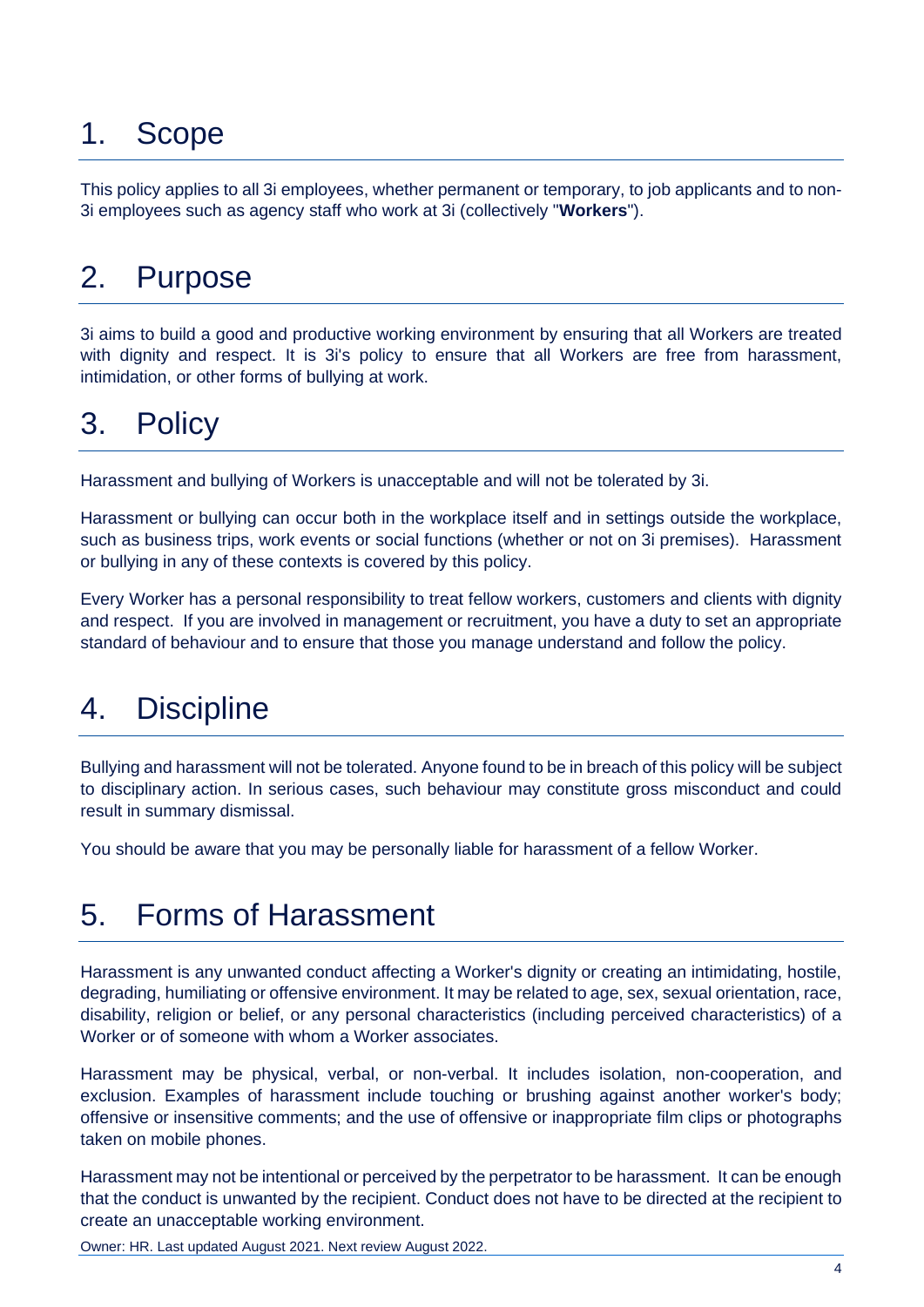Harassment generally only arises where conduct continues once it has been made clear that it is regarded by the recipient as offensive or unwanted. However, a single incident can constitute harassment if it is sufficiently serious.

## 6. Forms of Bullying

Bullying means offensive, intimidating, malicious or insulting behaviour, an abuse or misuse of power intended to undermine, humiliate, denigrate, or injure a colleague. Examples of bullying include ridiculing or demeaning others (particularly junior colleagues), overbearing supervision or unjustifiably excluding colleagues from meetings/communications.

#### 7. Procedure

Because of the highly sensitive nature of harassment and bullying, the following procedure has been implemented to help resolve the issue in a timely and confidential manner.

- 1.1 Informal stage
	- a) If you believe that you have been harassed or bullied, you are encouraged to explain to the person responsible why the behaviour is offensive and ask him/her to stop the unwelcome behaviour. It is possible for people to offend others unintentionally and, in such cases, people will usually stop as soon as they are aware they are causing offence.
	- b) This informal stage will not generally result in any formal internal investigation or disciplinary action. It is intended to enable you to resolve the matter as quickly and amicably as possible.
- 1.2 Formal stage
	- a) The informal approach may not be appropriate because of the nature of the harassment or bullying or because you do not feel able to talk directly to the person creating the problem (because it involves a third party, for example). In these cases, or where an informal approach has been unsuccessful, you should raise the issue with HR. The role of HR is to achieve a solution wherever possible and to respect the confidentiality of all concerned. (If the matter concerns a member of the HR team, you should refer it to The Head of Compliance).
	- b) As a general principle, the decision to progress a complaint rests with you. However, 3i may independently pursue a complaint if it considers such action to be appropriate in all the circumstances. Staff who witness harassment or bullying are encouraged to report it using this policy so that it can be investigated, and appropriate action taken.
	- c) If you wish to make a formal complaint, you should write to HR setting out full details of the unwanted conduct. These details should include the name of the alleged harasser or bully, the nature of the harassment or bullying, the date(s) and time(s) when the harassment or bullying occurred, the name of any witnesses and any action taken so far to attempt to stop the harassment or bullying.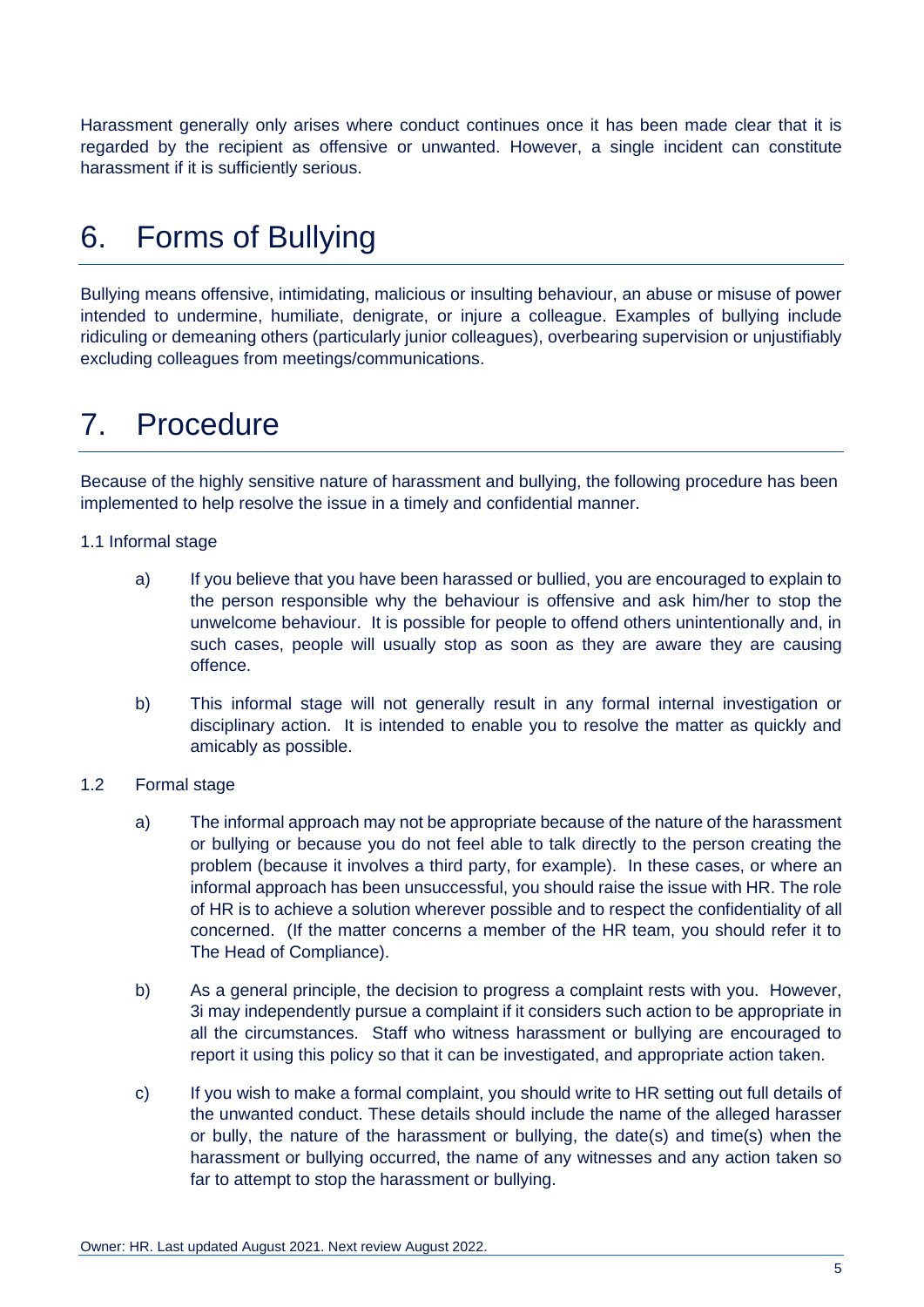- d) Complaints will be managed in a timely and confidential manner with the investigation being conducted in an independent and objective manner. The investigation will pay due regard to the rights of both the complainant and the alleged harasser. Consideration will be given to whether the alleged harasser or bully should be moved away from you or suspended on full pay or whether managerial arrangements should be altered pending the outcome of the investigation.
- e) As part of the investigation, a member of the HR team will meet with you. You have the right to be accompanied by a 3i colleague or a trade union official of your choice. HR will also meet with the alleged harasser or bully who may also be accompanied by a 3i colleague or trade union official of his/her choice. HR will attempt to reach a conclusion within two weeks of your complaint being reported.
- f) If the investigation finds that harassment or bullying has occurred, prompt action will be taken to stop the harassment or bullying immediately and prevent its recurrence. The issue will then be dealt with under 3i's Disciplinary Policy. You will be told that disciplinary action has been taken but you will not be told the details of the sanction imposed.
- g) Even where a complaint is not upheld, (for example, where evidence is inconclusive), consideration will be given to how the ongoing working relationship between you and the alleged harasser or bully should be managed [or whether there are other steps that 3i should take such as providing additional training].
- h) Employees with a genuine complaint, or who report harassment or bullying that they have witnessed will be protected from intimidation, victimisation, or discrimination for making a complaint or assisting in an investigation.
- i) Any complaint that is false or not made in good faith will be treated as a disciplinary offence. Disciplinary action up to and including summary dismissal may be taken for abuse of this policy.

# 8. Appeal

If you are not satisfied with the outcome of the investigation, you have the right to appeal the decision within 14 days of being notified of the outcome. You should lodge your written appeal with HR. HR will then nominate an appropriate person to hear your appeal; he/she will do so in the event that he/she has been materially involved with the matter at an earlier stage. The person hearing your appeal will meet with you to discuss your appeal. You may be accompanied by a 3i colleague or a trade union official of your choice. You will be notified of the outcome of the appeal. This is the final stage of the Anti-Harassment and Bullying Procedure.

# 9. Confidentiality

Confidentiality is very important throughout all parts of this procedure. Only those people who need to know about the situation will be involved. It is the responsibility of anyone who is part of the process to respect the high level of confidentiality that is required. Breach of confidentiality may give rise to disciplinary action.